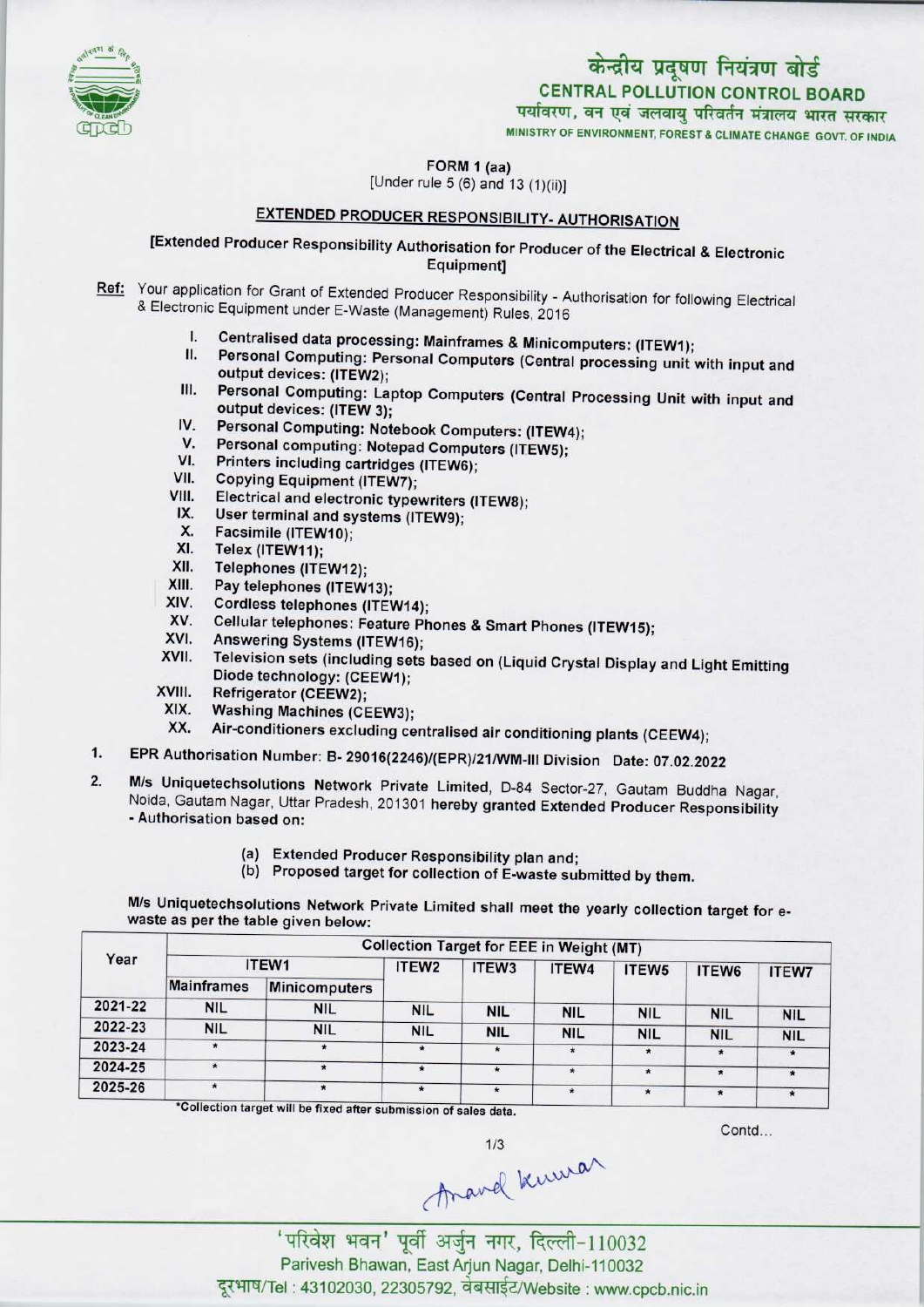

From pre page....

| Year    | <b>Collection Target for EEE in Weight (MT)</b> |            |            |            |            |            |            |                          |                               |  |
|---------|-------------------------------------------------|------------|------------|------------|------------|------------|------------|--------------------------|-------------------------------|--|
|         | ITEW8                                           | ITEW9      | ITEW10     | ITEW11     | ITEW12     | ITEW13     | ITEW14     | ITEW <sub>15</sub>       |                               |  |
|         |                                                 |            |            |            |            |            |            | Feature<br><b>Phones</b> | <b>Smart</b><br><b>Phones</b> |  |
| 2021-22 | <b>NIL</b>                                      | <b>NIL</b> | <b>NIL</b> | <b>NIL</b> | <b>NIL</b> | <b>NIL</b> | <b>NIL</b> | <b>NIL</b>               | <b>NIL</b>                    |  |
| 2022-23 | <b>NIL</b>                                      | <b>NIL</b> | <b>NIL</b> | <b>NIL</b> | <b>NIL</b> | <b>NIL</b> | <b>NIL</b> | <b>NIL</b>               | <b>NIL</b>                    |  |
| 2023-24 | $\star$                                         | $\star$    | $\star$    | $\bullet$  | $\star$    | $\star$    | $\star$    | $\star$                  | $\star$                       |  |
| 2024-25 | $\star$                                         | $\star$    | $\star$    | $\star$    | $\star$    | $\star$    | $\star$    | $\star$                  | $\star$                       |  |
| 2025-26 | $\pmb{\star}$                                   | $\star$    | $\star$    | $\star$    | $\star$    | $\star$    | $\star$    | $\star$                  | $\star$                       |  |

| Year    |                    | <b>Collection Target for EEE in Weight (MT)</b> |                   |                   |            |  |  |  |
|---------|--------------------|-------------------------------------------------|-------------------|-------------------|------------|--|--|--|
|         | ITEW <sub>16</sub> | CEEW1                                           | CEEW <sub>2</sub> | CEEW <sub>3</sub> | CEEW4      |  |  |  |
| 2021-22 | <b>NIL</b>         | <b>NIL</b>                                      | <b>NIL</b>        | <b>NIL</b>        | <b>NIL</b> |  |  |  |
| 2022-23 | <b>NIL</b>         | <b>NIL</b>                                      | <b>NIL</b>        | <b>NIL</b>        | <b>NIL</b> |  |  |  |
| 2023-24 |                    |                                                 |                   |                   |            |  |  |  |
| 2024-25 |                    |                                                 |                   |                   |            |  |  |  |
| 2025-26 |                    |                                                 |                   |                   |            |  |  |  |

\*Collection target will be fixed after submission of sales data.

### 3. The Authorisation shall be valid for a period of five (5) years from date of issue with following conditions:

- i. You shall strictly follow the approved Extended Producer Responsibility plan, a copy of which is enclosed herewith as Enclosure-I;
- ii. You shall ensure that collection mechanism or collection Centres are set up or designated as per<br>the details given in the Extended Producer Responsibility plan and that shall be completed<br>before the proposed dates if a the details given in the Extended Producer Responsibility plan and that shall be completed before the proposed dates if any in the EPR Plan (list of collection Centres and the toll free numbers for reverse logistics enclosed);
	- iii. You shall ensure that all the collected e-waste is channelized to recycler/dismantler M/s E-waste Recyclers India, Shed No.15, Roz ka Meo Industrial Area , Nuh, Haryana and records shall be maintained at recycler/dismantler and your end;
	- iv. You shall maintain records, in Form-2 of these Rules, of e-waste and make such records available for scrutiny by Central Pollution Control Board;
	- v. You shall file annual returns in Form-3 to the Central Pollution Control Board on or before 30th day of June following the financial year to which that returns relates.

#### vi. General Terms & Conditions of the Authorisation:

- a.The authorisation shall comply with provisions of the Environment (Protection) Act, <sup>1986</sup> and the E-waste (Management) Rules,2016 made there under;
- b.The authorisation or its renewal shall be produced for inspection at the request of an officer authorised by the Central Pollution Control Board;
- c.Any change in the approved Extended Producer Responsibility plan should be informed to Central Pollution Control Board within 15 days on which decision shall be communicated by Central Pollution Control Board within sixty days;

Contd...

Arand Kuman

 $2/3$